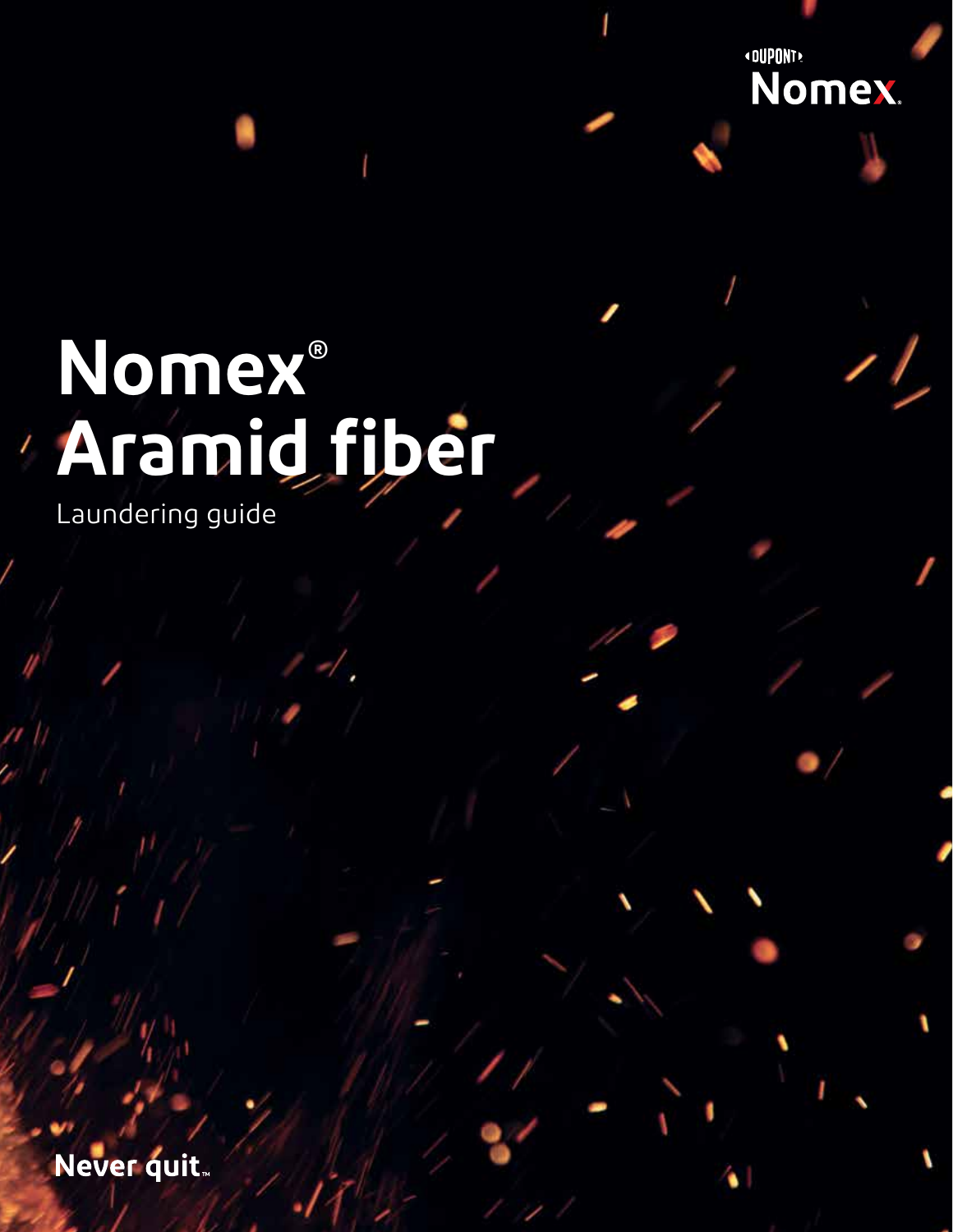## **Table of contents**

## **Section I: introduction to Nomex® aramid fiber**

## **Section II: Commercial laundering garments made of Nomex® aramid fiber**

| Non-durable water and oil repellents 3     |
|--------------------------------------------|
|                                            |
|                                            |
|                                            |
|                                            |
|                                            |
|                                            |
| Softeners, anti-stats and wicking agents 3 |
|                                            |
|                                            |
|                                            |
| Tumble dry conditioning/finishing 4        |
| Wet-to-dry type tunnel drying/finishing  4 |
| Dry-to-dry type tunnel drying/finishing 4  |
|                                            |

## **Section III: Home laundering garments made of Nomex® aramid fiber**

## **Section IV: Dry cleaning garments made of Nomex® aramid fiber**

General guidelines . . . . . . . . . . . . . . . . . . . . . . . . . . . . . . . . . . . . . 7

## **Section V: Removing spots and other non-standard contaminants from garments made of Nomex® aramid fiber**

|--|--|

## **Section VI: Appendix**

Source list for commercial laundering products . . . . . . 9-10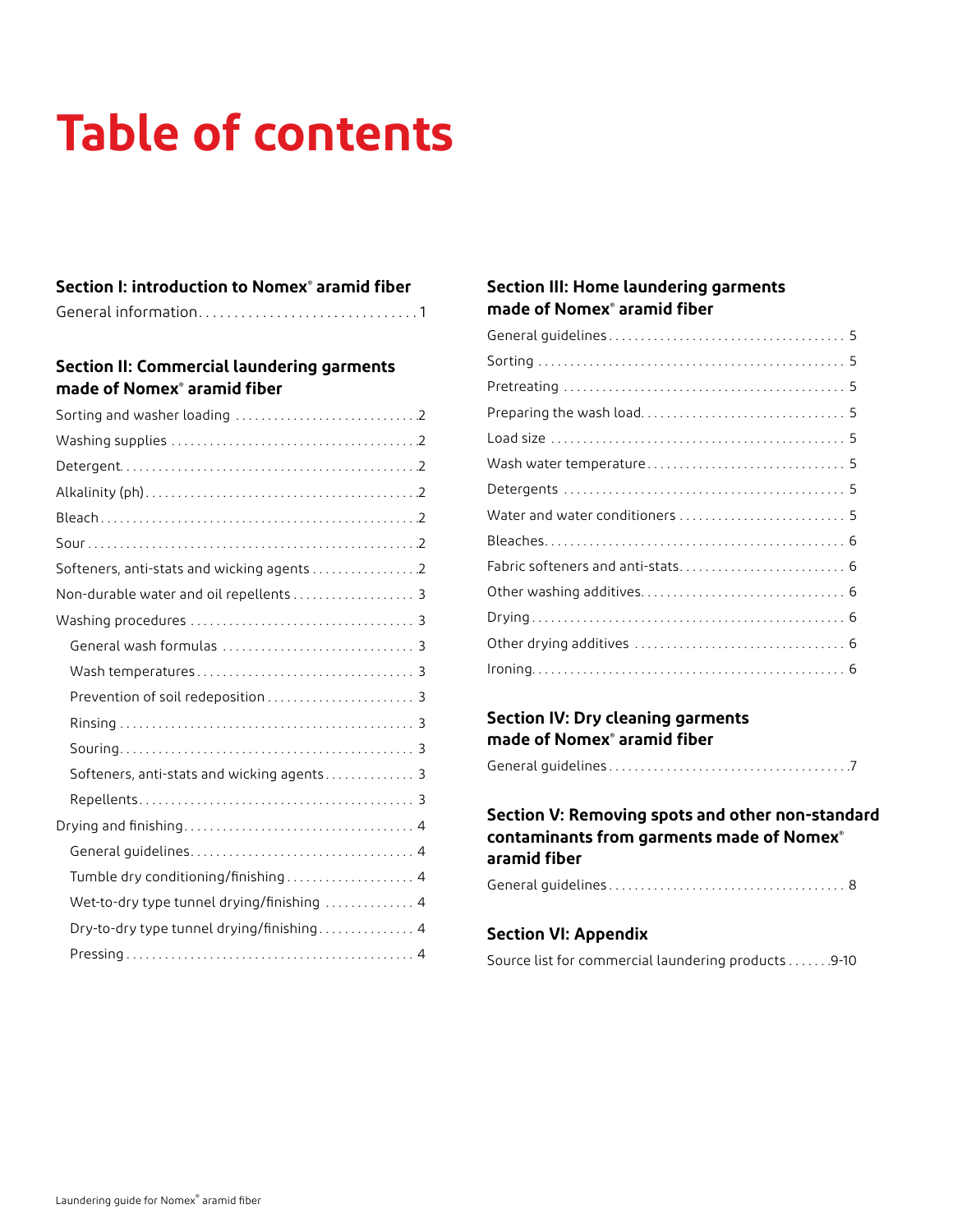## **Section I**

## Introduction to Nomex® aramid fiber

## **General information**

Nomex® aramid fiber has been used in garments for 50 years for protection against threats from fire, heat and arc flash. Over time, the line of Nomex® products has expanded and evolved to include blends like Nomex® with Kevlar® , other inherently flame resistant (FR) materials and static-dissipative fibers. The family of Nomex® aramid fibers for thermal protective apparel now includes:

- •Nomex® IIIA, a blend of Nomex® , Kevlar® and a static-dissipative fiber
- •Nomex® III, a blend of Nomex® and Kevlar®
- •Nomex® MHP, an engineered blend of materials offering inherent multi-hazard protection against heat, flame, electric arc and small molten metal splash
- •Protera® , a unique blend of inherent materials designed for both electric arc and flash fire protection
- •Producer-colored Nomex® fibers, featuring inherent flame resistance with built-in color that can be blended with other materials
- •100% Nomex® T-450, used in its natural, undyed state or dyed for sewing thread
- •Nomex® filament with higher strength and chemical resistance compared to staple spun yarn, available in natural white or producer colors

Properly dyed and finished garments made of Nomex® aramid fiber are inherently flame resistant, meaning the flame resistance is a permanent or inseparable attribute of the fibers that cannot be washed out or worn away. No laundry procedures are known that remove the flame resistance of Nomex®. However, thermal protection can be compromised if there are flammable contaminants, stains or soiling on the garment or fabric from which it is made. Even though garments made of Nomex<sup>®</sup> are inherently flame resistant, flammable contaminants, such as oil or grease, on the clothing can ignite and burn until consumed, thus increasing potential burn injury to the wearer.

Laboratory tests have shown that the procedures recommended in this guide are effective in removing oil-based soils from garments while minimizing the impact on colorfastness and wear life. Users of garments made of Nomex® should ensure that the techniques they use achieve similar results. Please refer to the manufacturer's laundering and care instructions for turnout gear and firefighter protective hoods made with Nomex®.

This guide is intended to provide general recommendations on conditions and products for laundering garments made of Nomex<sup>®</sup>. Throughout the remainder of this guide, all variations of Nomex<sup>®</sup> and blends of Nomex<sup>®</sup> will be referred to as Nomex<sup>®</sup>. The products, under conditions described in this guide, performed well in laboratory evaluations; other conditions and products may provide equivalent results.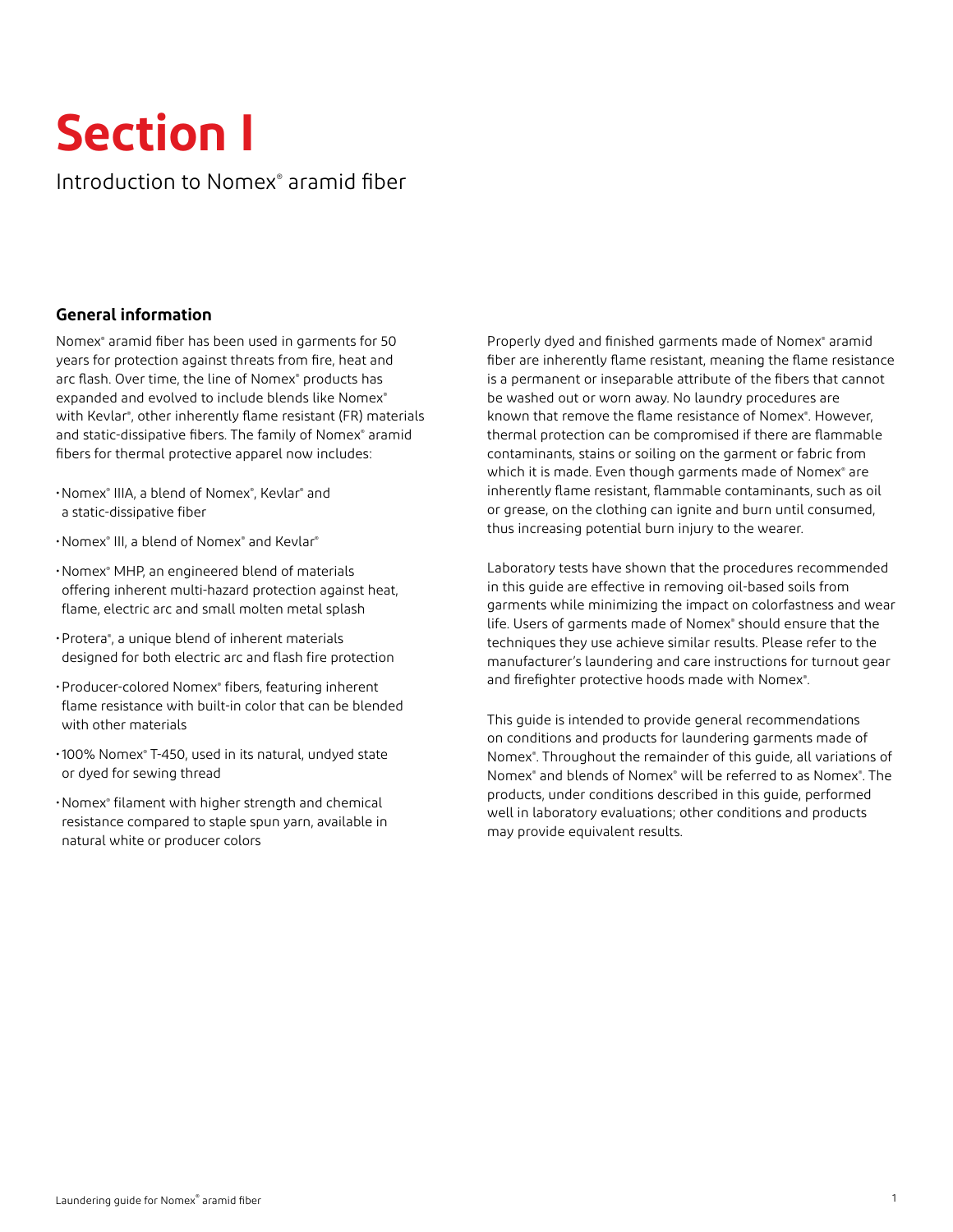## **Section II**

## Commercial laundering garments made of Nomex® aramid fiber

## **Sorting and washer loading**

Garments made of Nomex® should be washed separately from other clothing made of flammable fibers, such as cotton, to avoid contamination. Dark colored clothing made of Nomex<sup>®</sup> should be sorted and washed separately from very light shades or undyed clothing to avoid possible staining of light colored clothing.

To ensure thorough cleaning, washer loads for garments made of Nomex® should be approximately 2/3 the weight of loads recommended by the washing machine manufacturer.

## **Washing supplies**

A source list for industrial laundering products is presented in Section VI: Appendix. Other products also may provide acceptable results.

## **Detergent**

Many commercial and industrial detergent formulations have been evaluated in the laboratory for their cleaning effectiveness and impact on wash-fastness. Tests show that formulations designed for use at a temperature of 140°F (60°C) or less such as high surfactant, low-alkalinity products—adequately clean Nomex® and provide the best fabric color retention. The use of soaps for laundering Nomex® is not recommended due to the potential formation of insoluble residue with hard water. Soap residue may be flammable and could adversely affect the thermal protective performance of the garment.

## **Alkalinity (pH)**

Detergents with pH values ranging from 9 to 11 have been found to effectively lift dirt and oil from Nomex® fiber. The use of higher wash temperatures and detergent formulations with higher alkalinity will improve cleaning; however, these harsher conditions can negatively impact the colorfastness of the garments. Users must choose appropriate laundering conditions to maintain the desired balance between garment cleanliness and color retention.

## **Bleach**

Only oxygen-based bleach is recommended for use on garments made of Nomex® —chlorine bleach should not be used. Although chlorine bleach will not affect the inherent flame resistance of Nomex<sup>®</sup>, it may cause loss of strength and color in clothing over time.

## **Sour**

When laundering items made of Nomex® , the use of a sour after thorough rinsing helps ensure that any remaining traces of alkalinity are neutralized. This eliminates the possibility of skin irritation.

### **Softeners, anti-stats and wicking agents**

Softeners, anti-stats and wicking agents perform useful and often highly desirable functions when applied to the load in the last commercial laundering operation. Flammable materials added when laundering FR garments have the potential to remain on the garment and have a negative effect on the thermal protection of the garment. The impact of fabric softeners, wicking agents and anti-stats should be evaluated at the intended use level prior to routine use.

•Fabric softeners impart a softer hand to the fabric and assists in wrinkle removal when articles made of Nomex® are tunnel or tumble dried.

•Anti-stats reduce the effects of nuisance static electricity, such as clinging and lint pick-up. Nuisance static is fairly common with textiles, especially in low-humidity environments. Under normal conditions, garments made of Nomex® IIIA, Nomex® MHP and Protera® do not require the use of anti-stats because these products already contain a proprietary static-dissipative fiber.

Note: Although certain anti-stats can provide a high degree of static control when properly applied in the washer, they cannot ensure safety in situations where a discharge of static electricity could create a hazard to life or property, such as in an explosive or highly flammable environment. For this reason, it is important that personnel and equipment be properly grounded for maximum safety.

•Wicking agents help fabrics adsorb and spread moisture. Experience suggests that these characteristics contribute to comfort in warm, humid environments by helping to rapidly dissipate perspiration, thereby taking full advantage of the cooling effect of evaporation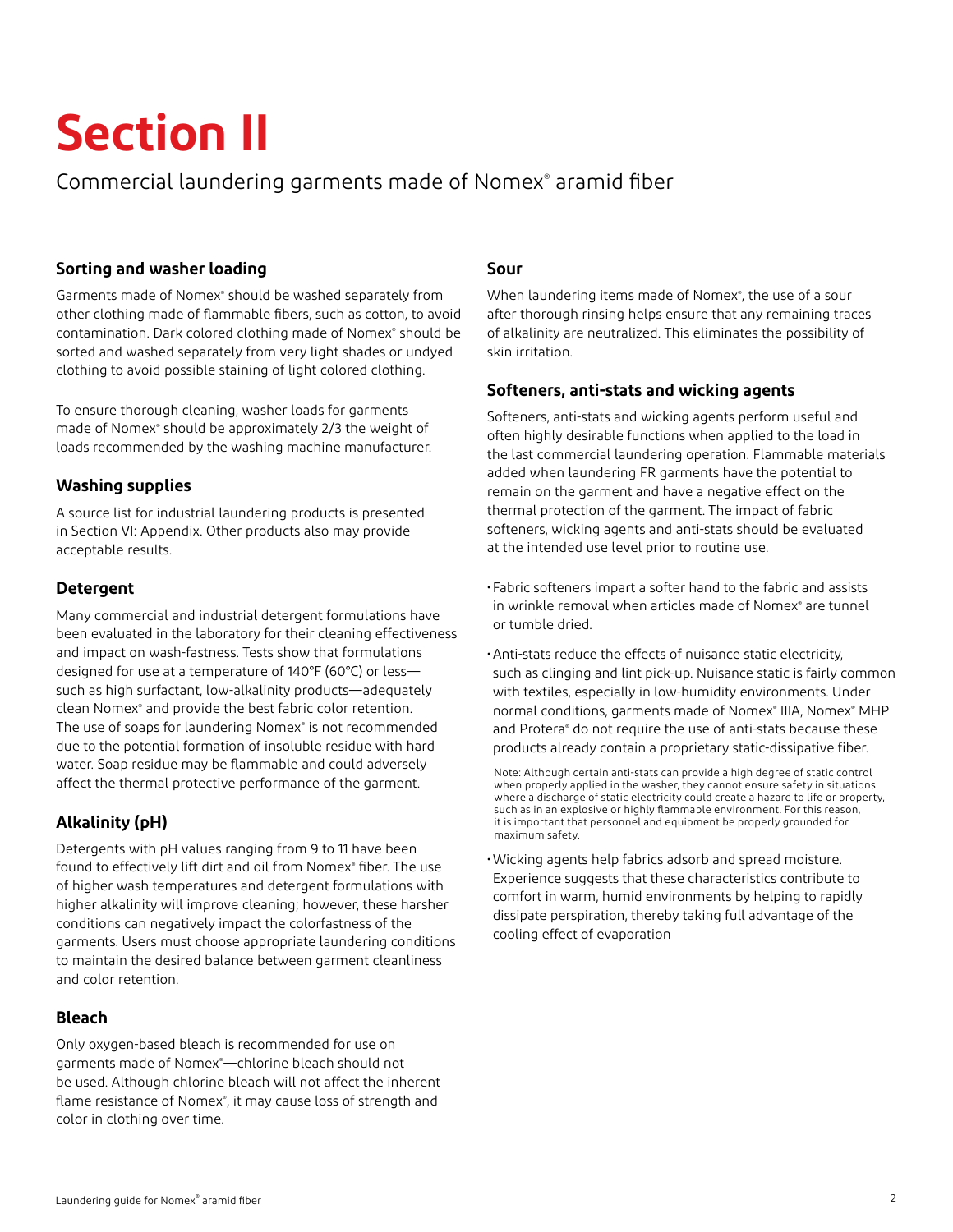### **Non-durable water and oil repellents**

Water and oil repellency may be a desirable feature in some industrial applications. If the original fabric has not been treated with a repellent, water and oil repellency can be obtained by using sprays or laundry-applied chemicals. Laboratory tests have shown that fluorocarbon sprays, such as FIRELINE WINSOL GUARD 690 PLUS, when applied according to manufacturers' recommendations, will impart water and oil repellency to items made of Nomex® with minimal effect on the thermal protection of the garment. These materials will cause liquids to bead on the fabric surface and minimize wicking into the fabric. They will not, however, prevent liquids from being forced through the open structure of the fabric.

The use of these or other chemicals should be evaluated with respect to the particular oils and/or solvents encountered to determine if they meet the required chemical and thermal protective performance criteria. In addition, because these water repellents may wear away or wash out, retreatment may be necessary, especially after garment cleaning.

#### **Washing procedures**

#### **General wash formulas**

The products in the appendix have been developed to wash garments made of Nomex® . Modifications should be made to meet the needs of particular types of wash loads and other specific quality standards. Product suppliers should be contacted to achieve the most desired result.

#### **Wash temperatures**

Detergents are primarily designed to work at 140°F (60°C). At this temperature, these surfactant-based formulas effectively lift oils and soil while maximizing color retention. For heavily stained and oily garments made of Nomex®, a higher temperature wash formula may be required for adequate cleaning. The use of higher temperature formulas will not affect the inherent flame resistance of the clothing nor overall wear life. However, higher wash temperatures or alkalinity levels may adversely affect garment colorfastness. Where color loss is a concern, dry cleaning is an alternative method to remove heavy soil while minimizing color fading.

#### **Prevention of soil redeposition**

To improve soil removal and minimize soil redeposition in heavily soiled loads, add washing supplies to the suds cycle. Ensure that the concentration is kept high enough to keep the soil in suspension.

#### **Rinsing**

Garments made of Nomex® must be adequately rinsed to remove residual wash chemicals. Rinse cycles should be continued until the pH of the rinse closely approaches that of the water supply. To minimize washer-induced wrinkles, water temperature should be reduced in each succeeding rinse cycle until the last operation (sour), where it should be 90°F (32°C) or lower.

#### **Souring**

Residual alkalinity in garments made of Nomex® can cause skin irritation. To ensure that all traces of wash chemical alkalinity are neutralized, sour can be added to the final rinse cycle in the washer. Garments should not be rinsed additionally after the sour is added. Overuse of sours should be avoided because it will result in highly acidic fabrics. Any standard or buffered sour is acceptable for use with items made of Nomex<sup>®</sup>. Check the flame resistance properties before use.

#### **Softeners, anti-stats and wicking agents**

Generally, softeners and anti-stats are not permanently affixed to fabrics. Instead, they should be applied in the last washer operation, then reapplied at the end of each subsequent wash cycle. Most softeners and anti-stats are compatible with sours and can be applied in the sour bath. When applying any proprietary laundry product in the washer, it is essential to seek the supplier's advice on its exact use and possible effect on the flammability and thermal protection of the garment.

Although the use of anti-stats may not be required with garments made of Nomex® IIIA, Nomex® MHP or Protera®, the feel and wickability of such clothing can be improved with softeners and wicking agents.

#### **Repellents**

Some fabrics are treated with water repellents during the manufacturing operation prior to the fabrication of clothing. These treatments may last for many cleanings, but they are not considered permanent. Other repellents are available that can be applied during or after laundering to previously untreated garments, or to previously treated garments that have lost their repellency.

Repellent applications will reduce moisture wicking and can make garments that come in contact with the body less comfortable in hot, humid weather. In addition, repellent chemicals may be flammable. Before applying any repellent, it should be evaluated to determine if it will impact the thermal protective performance of the garment.

Repellents can reduce the penetration of oils, solvents and water through the fabric by causing them to bead-up on the fabric surface. The level of repellency depends on the type and level of the material being applied, as well as the characteristics of the soils coming into contact with the garment. Chemical or liquid splash protection for industrial work or laboratories requires a specially treated fabric or an appropriate secondary chemical barrier suit. Protective treatments added by other manufacturers to fabrics made of Nomex® may require special laundering procedures. Please refer to the manufacturer's laundering and care instructions.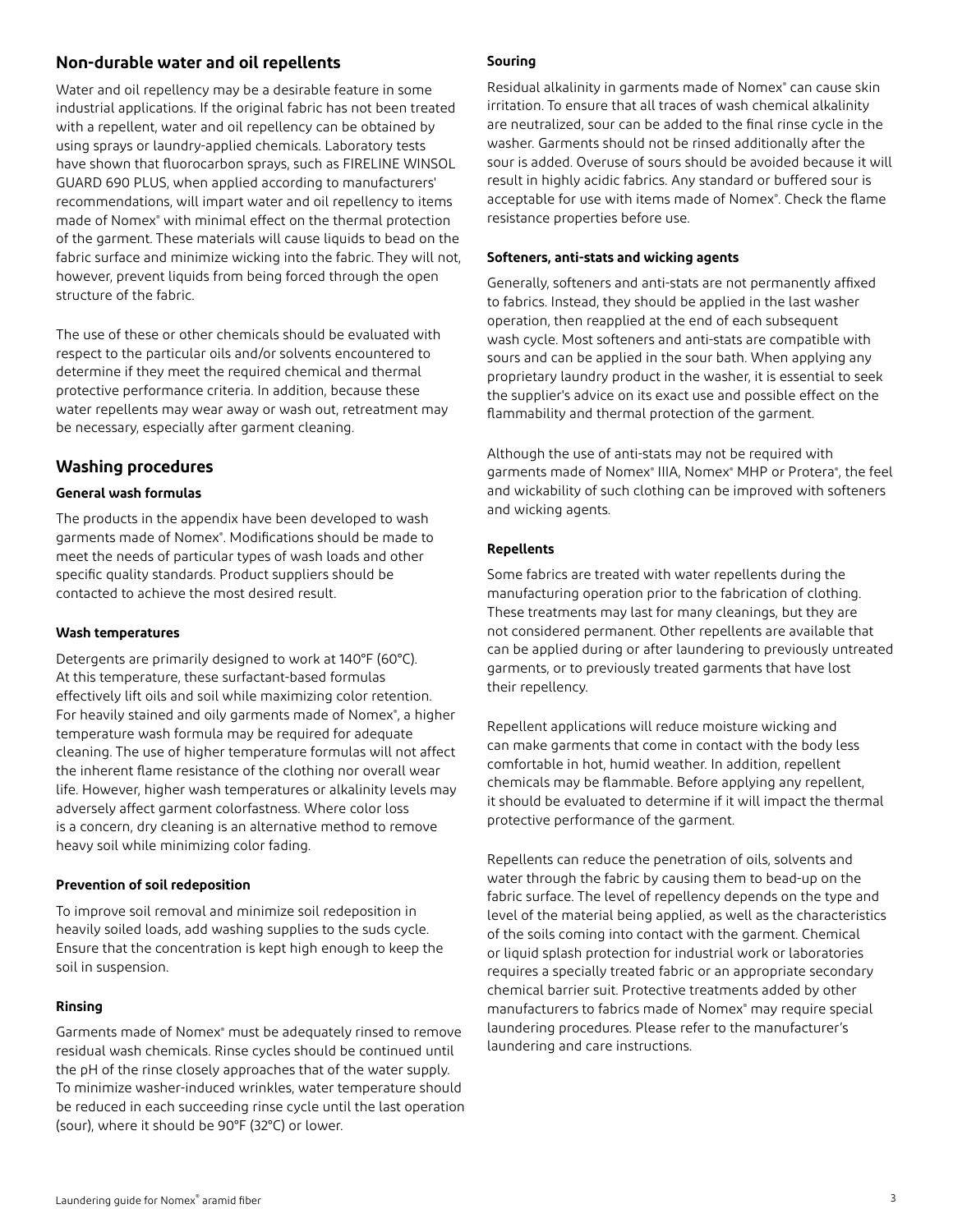## **Drying and finishing**

#### **General guidelines**

Garments made of Nomex® dry faster than many other FR garments and can be finished with good appearance using several methods. Economic savings are possible if drying and finishing are combined into one step, as with the wet-to-dry tunnel method.

No matter which method is chosen, every effort should be made to avoid introducing hard-set and unnecessary wrinkles during washing or extraction. For best results, garments should not be bagged. However, if bagging is necessary, the bags should not be filled to more than half their capacity to ensure that the items have adequate freedom of movement. Similarly, the washer should not be overloaded. After the break and suds cycles, the water temperature should gradually be reduced through several rinse cycles to avoid introducing "thermal shock" wrinkles, which can be very difficult to remove. The final operation (sour) should be carried out at a temperature of 90°F (32°C) or lower.

Garments should not be fully extracted unless they are to be pressed. If an extraction is used as a preliminary step to other finishing methods, items should be cold and subjected only to very brief and light hydraulic or centrifugal pressure. Extraction will reduce softener add-on by diminishing water carry-over; thus, a higher softener concentration in the final rinse will be required to achieve the desired add-on.

#### **Tumble dry conditioning/finishing**

In some instances, tumble dry conditioning is the only finishing necessary for garments made of Nomex® . Tumble dry conditioning also can be done prior to dry-to-dry tunnel finishing or pressing. Adequate tumbling action is necessary for good wrinkle removal; therefore, tumble dryers should not be overloaded. Clothing will dry rapidly and satisfactorily at exhaust air temperatures between 140°F (60°C) and 160°F (71°C). Garment temperature measured in the basket should not exceed 280°F (138°C). Excessive shrinkage and color loss can occur if higher temperatures are encountered. Tumbling without heat for an additional 10 minutes at the end of the drying cycle will cool the garments and help avoid dryer-induced wrinkles. To avoid set-in wrinkles, garments should not remain in a hot tumbler when it is not in motion, nor should they be folded or stacked.

#### **Wet-to-dry type tunnel drying/finishing**

With this method, wet items from the washer are hung on hangers, placed on a conveyor and passed through a tunnel containing forced air supplied at 300°F (149°C) dry bulb and 190°F (88°C) wet bulb. Garments subjected to this combination of heat and air movement dry and finish wrinkle free and ready to wear. Garment temperature should not exceed 280°F (138°C). After exiting the tunnel, clothing should hang freely and should not be compressed against other garments until they have cooled to below 100°F (38°C).

#### **Dry-to-dry type tunnel drying/finishing**

After being conditioned in a tumble dryer, garments can be hung on hangers and rapidly and continuously conveyed through an abbreviated finishing cabinet. Steam, heat and forced air agitation minimize wrinkles and allow processing in a short period of time.

#### **Pressing**

If pressing is required, a steam-heated hot head press is recommended with a steam pressure of 80 psig (325°F [163°C]) and a steam/bake/vacuum cycle of 5/10/5 seconds. If an electrically heated hot head is used, a temperature of 375°F (191°C) should be used for 20 seconds as a starting point. Garments should be examined for glazing and dye sublimation before adopting these methods on a commercial basis.

#### **Laundering study with DuPont and FFT Technologies, LLC.**



Garments made of Nomex® shown before and after commercial laundering. Laboratory tests have shown that the laundering procedures recommended in this guide are effective in removing oil-based soils from garments made of Nomex<sup>®</sup> while minimizing the impact on colorfastness and wear life.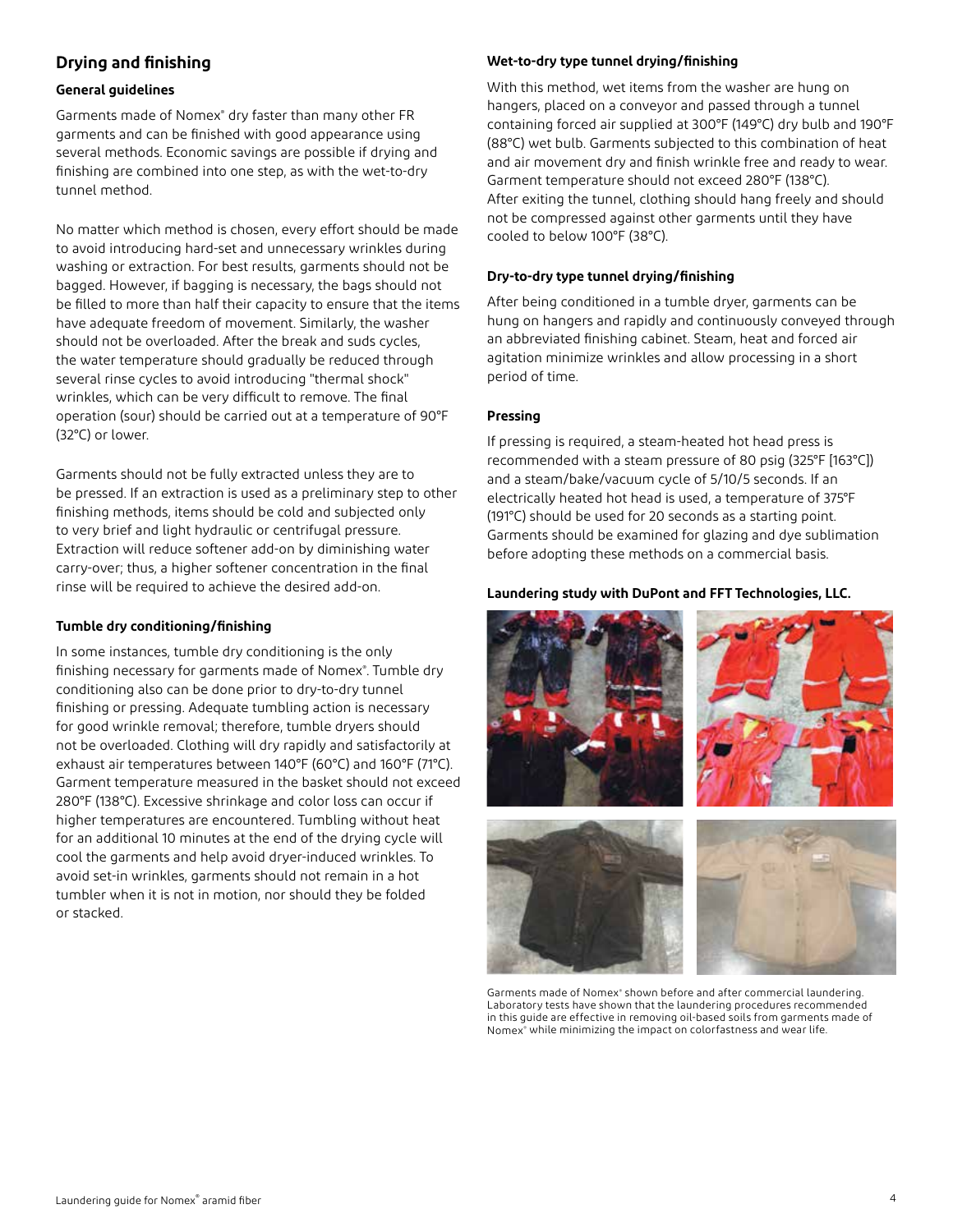## **Section III**

## Home laundering garments made of Nomex® aramid fiber

## **General guidelines**

Items made of Nomex® can be washed and dried by any conventional home method using normal household washers and dryers followed by hand ironing if necessary. No special technology is needed for home laundering garments made of Nomex® . However, for heavily soiled clothing, home laundry procedures may not remove the last traces of very heavy, widespread or ground-in soils, which may be flammable and could adversely affect the thermal protective performance of garments made of Nomex<sup>®</sup>.

If home laundering does not remove contaminants or contaminant build-up, garments should be dry cleaned or commercially laundered. When garments are contaminated by hazardous materials, only commercial or on-site laundering or dry cleaning should be used with the appropriate wastewater treatment techniques.

Adhering to the following procedures can help provide optimum cleaning.

#### **Sorting**

Items made of Nomex® should be sorted and washed separately from other garments to prevent contamination with lint of flammable fibers such as cotton.

#### **Pretreating**

Stains, as well as deep soil lines on the collars and cuffs of garments, are more readily removed if pretreated. Stains should be pretreated at the earliest opportunity and sufficient time allowed for the pretreatment material to penetrate and loosen the soil. The heavily soiled or stained areas should be rubbed with a full strength, heavy-duty liquid detergent or any off-theshelf laundry pretreatment product.

#### **Preparing the wash load**

Before laundering garments made of Nomex®, pockets should be emptied, pants cuffs cleaned out and zippers closed.

#### **Load size**

When laundering clothing made of Nomex® , it is important not to overload the machine. To ensure a cleaner wash and avoid setting wash wrinkles, the load size must allow clothes to move freely through the wash water and rinse cycle. Regardless of the machine's rated weight capacity, bulk—not weight—should be the limiting factor.

#### **Wash water temperature**

Moderate soil levels may be removed adequately at normal wash water temperature settings. Heavily soiled and stained garments made of Nomex® require a higher water temperature setting. Using the steam setting on a home washer will not impact the inherent flame resistance of Nomex® ; however, prolonged use could cause color fading.

#### **Detergents**

Synthetic, heavy-duty liquid laundry detergents are recommended for washing items made of Nomex®. These detergents do a superior job of removing soils and are less likely than soap to form sticky deposits of lime soap curds, which are difficult to rinse out. Fatty-based soaps should not be used. Underuse of detergent results in poor soil removal and frequently causes suspended soils to redeposit on the clothes. Failure to use a sufficient amount of detergent is the single greatest cause of inadequate home cleaning.

#### **Water and water conditioners**

For best results, an adequate supply of "soft" water is required for home laundering garments made of Nomex<sup>®</sup>. "Hard" water contains minerals, such as calcium and magnesium salts, that combine with fatty-based soaps to form insoluble film, scum or curd. These insoluble contaminants are difficult to rinse from fabrics, may be flammable and could adversely affect the thermal protective performance of garments if not adequately removed. Soap is not recommended, but if it is used in hard wash water (more than approximately 7 grains/gal, 120 mg/L or 120 ppm), a non-precipitating type of water conditioner should be added. Softening the water improves the quality of washing.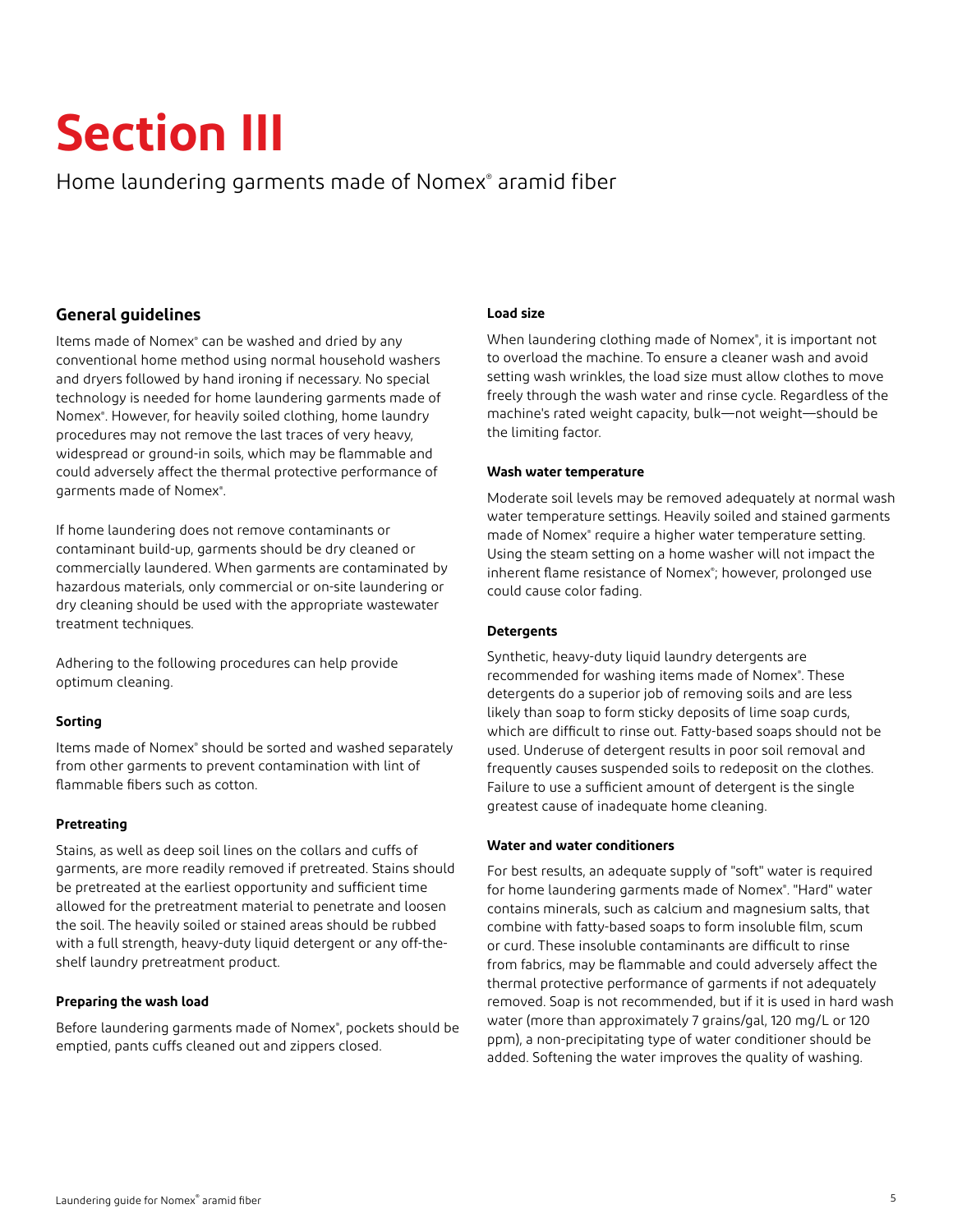#### **Bleaches**

Only oxygen-based bleaches such as OxyClean™ should be used on clothing made of Nomex® . Chlorine bleach should not be used. Although chlorine bleach will not affect the inherent flame resistance of Nomex®, it may cause loss of strength and color in garments over time.

#### **Fabric softeners and anti-stats**

Under normal conditions, garments made of Nomex® IIIA, Nomex® MHP and Protera® do not require the use of anti-stats because these products contain a proprietary static-dissipative fiber. Nevertheless, numerous washer- and dryer-applied fabric softeners are available for use in home laundering. These products improve the feel of items made of Nomex® and can reduce the nuisance effects of static electricity—such as lint pick-up and clinging—that are often experienced with fabrics. However, they are not as effective as antistatic treatments applied by an industrial or commercial laundering facility.

NOTE: Antistatic additives cannot ensure safety in situations where a discharge of static electricity could create a potential hazard to life or property. If clothing made of Nomex® will be worn in an area where explosive or highly flammable materials are present, it is important that personnel and equipment be properly grounded for maximum safety.

#### **Other washing additives**

Commercially available laundry additives or aids, such as scent booster, fabric conditioner, odor eliminator, static guard, wrinkle release or wrinkle remover should not be used with items made of Nomex® if they are flammable. Flammable materials on the surface or within fabric made of Nomex® could adversely affect thermal protection.

#### **Drying**

Clothing made of Nomex® will have a smoother appearance when tumble dried instead of being line or drip dried. If line or air drying, flatten garments to minimize wrinkles. Articles made of Nomex<sup>®</sup> should not be dried in sunlight, which can cause fading but does not affect the flame resistance protection of the garment.

To ensure maximum removal of wrinkles, tumble dryers should not be overloaded. Drying time varies with garment materials and size of the load. Items made of Nomex<sup>®</sup> dry faster than all-cotton garments of the same weight. When tumble dried at the medium or high temperature setting, a properly sized load usually dries in approximately 20 minutes. The cool down or wrinkle control cycle may be helpful to minimize wrinkles. Use of the steam setting on a home dryer will not impact the inherent flame resistance of Nomex<sup>®</sup>; however, prolonged use could cause color fading.

#### **Other drying additives**

Commercially available laundry additives or aids, such as dryer sheets or static guard, should not be used with items made of Nomex® if they are flammable. Flammable materials on the surface or within fabric made of Nomex® could adversely affect thermal protection.

#### **Ironing**

If clothing made of Nomex® needs pressing or ironing, a steam or dry iron may be used at the medium setting. Commercially available ironing aids such as starch, ironing spray or wrinkle spray should not be used with items made of Nomex® if they are flammable. Flammable materials on the surface or within fabric made of Nomex® could adversely affect thermal protection.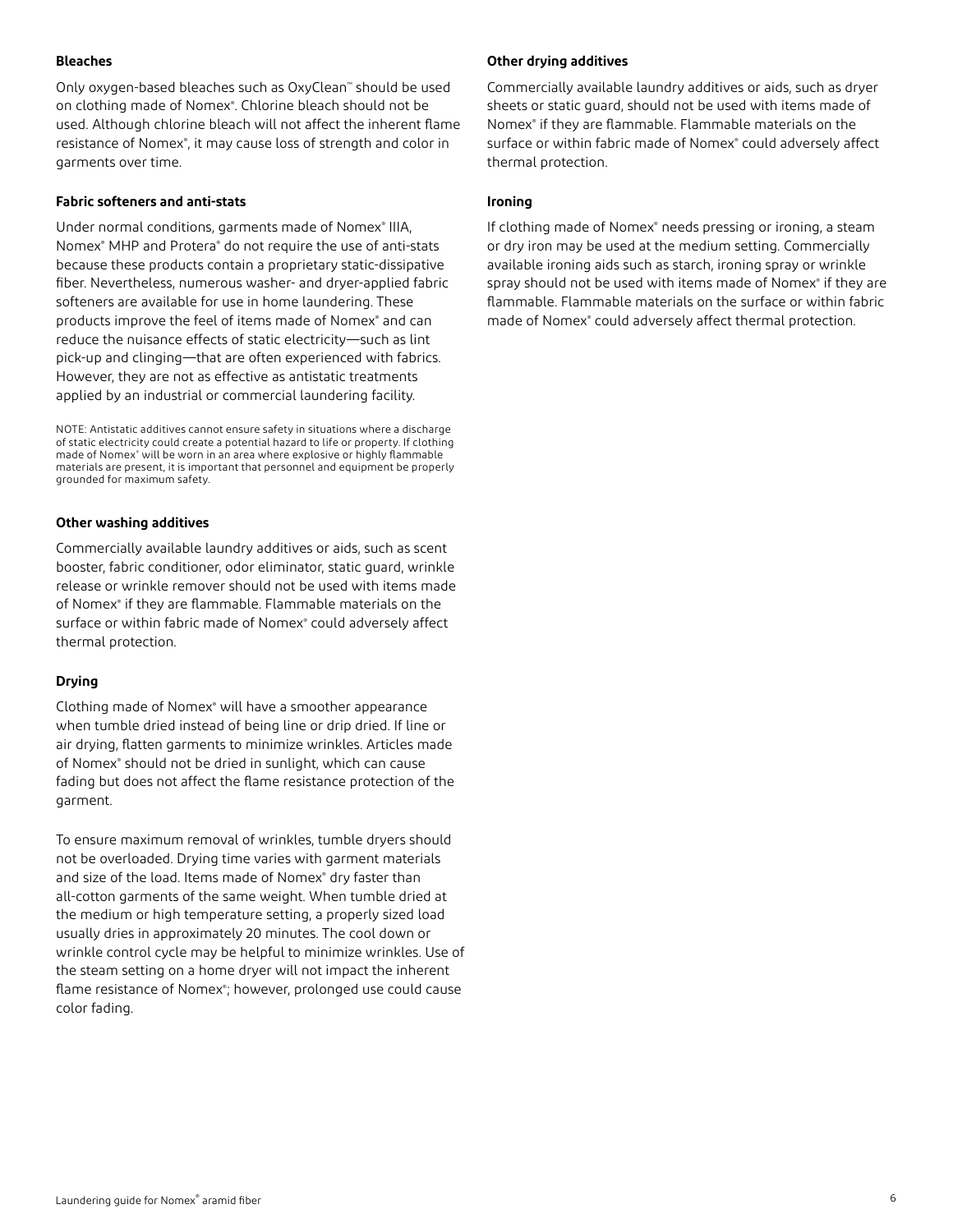## **Section IV**

Dry cleaning garments made of Nomex® aramid fiber

## **General guidelines**

Clothing made of Nomex<sup>®</sup> can be dry cleaned successfully in any conventional commercial dry-cleaning system. With heavily soiled garments, using a two-bath cycle may improve soil removal and minimize redeposition. Items made of Nomex® should be cleaned separately from items made of other materials to avoid contamination with lint from flammable fibers such as cotton. The practice of maintaining a clean solvent supply must be observed.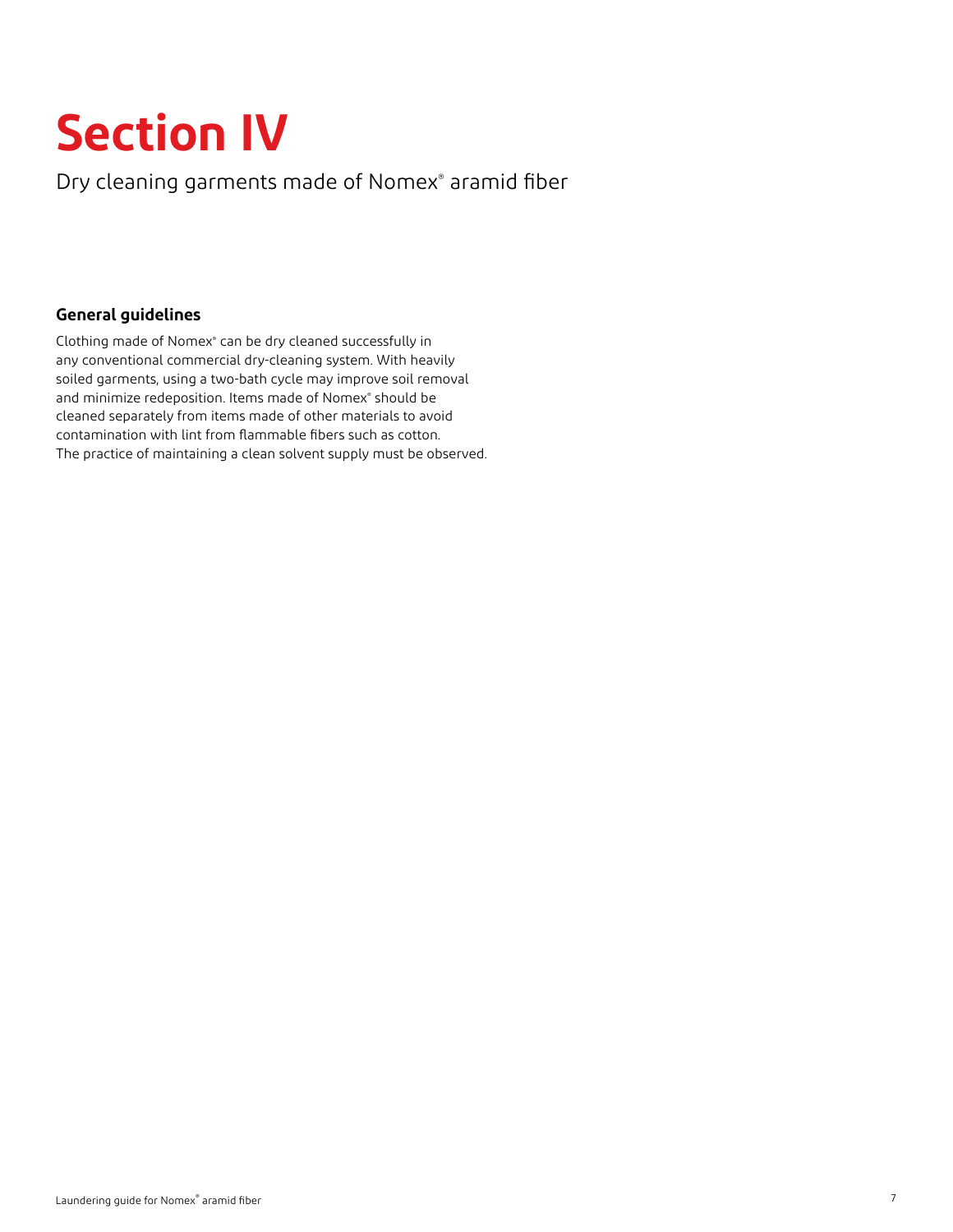## **Section V**

Removing spots and other non-standard contaminants from garments made of Nomex® aramid fiber

## **General guidelines**

Properly dyed and finished clothing made of Nomex<sup>®</sup> is inherently flame resistant. However, flame resistance can be compromised by the presence of flammable contaminants on the garment, or on the fabric from which it is made. Paint, heavy oily soils or other flammable materials encountered in an industrial environment can pose a hazard if not removed from the garment. When accidental exposure occurs, the contaminant should be removed as soon as possible before it sets in or dries. The contaminated garment should be clearly identified so the cleaning facility can spot clean the garment before routine laundering or dry cleaning.

For work assignments where employees are routinely exposed to paint, epoxy or other contaminants that are difficult or impossible to remove, the use of flame-retardant disposable coveralls as over-garments should be considered. Only secondary FR disposable coveralls, such as some DuPont™ Tychem® products, should be worn over primary FR personal protective equipment (PPE). Wearing disposable secondary FR coveralls over clothing made of Nomex® will maintain the wearer's FR protection, minimize laundering issues and prolong the life of the garment made of Nomex<sup>®</sup>.

Nomex® fiber is resistant to most chemicals typically used to launder, dry clean or spot clean clothing, including special laundry detergent/solvent emulsifier formulations designed to remove paint, tar, adhesives and other difficult-to-clean stains. These special formulations can be used as either spot cleaners or as laundry or dry-cleaning additives. As an added precaution, they should be checked for compatibility with fabric made of Nomex<sup>®</sup> before any contaminant removal is attempted. The chemical supplier's spotting and cleaning procedure recommendations should be followed.

Because these formulations may contain flammable solvents, garments should be cleaned by standard cleaning methods after spot cleaning. When chemical additives are used in laundering or dry cleaning, items should be thoroughly rinsed to ensure the removal of any residual flammable solvents.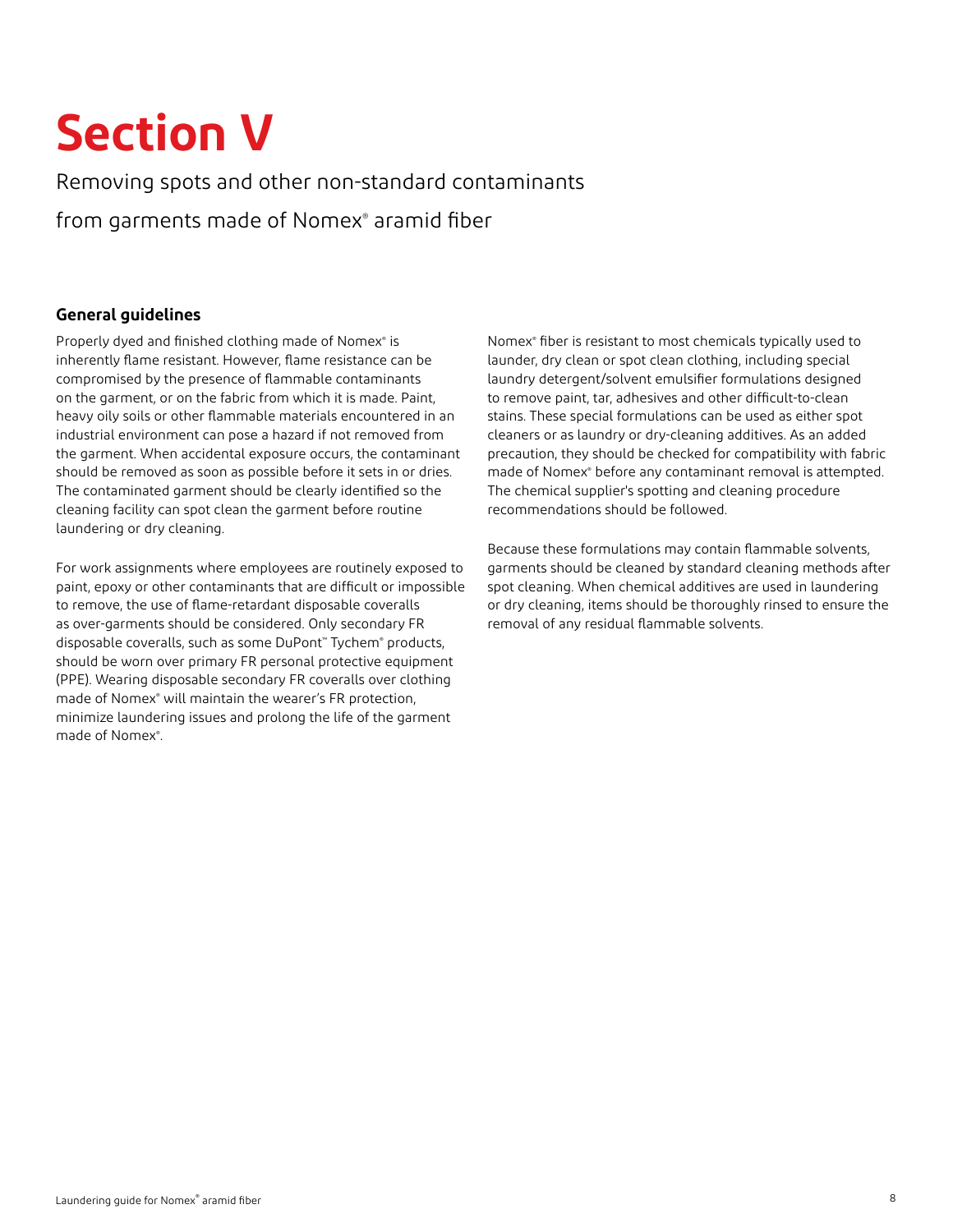

Appendix

п

## **Source list for commercial laundering products**

| Product / Trademark                                                                                                                                                             | Detergent / Sour vendor                                                                                                                                                   |
|---------------------------------------------------------------------------------------------------------------------------------------------------------------------------------|---------------------------------------------------------------------------------------------------------------------------------------------------------------------------|
| E-Max Detergent<br>Performance Industrial Detergent<br>Performance Industrial Booster<br>Performance Industrial XXEL Detergent<br>Performance Industrial XXL Sour<br>Turbolizer | <b>Ecolab, Textile Care Division</b><br>1 Ecolab Place<br>St. Paul, MN 55102<br>(800) 553-8683<br>www.ecolab.com                                                          |
| FFT Laundry Cleaner                                                                                                                                                             | <b>FFT Technologies, LLC</b><br>(formerly Fog Free Technologies)<br>4365 Dorchester Road, Suite 301<br>North Charleston, SC 29405<br>(843) 735-6626<br>www.fftlaundry.com |
| <b>BIO-POWER</b><br><b>DESTAINEX</b><br><b>ENDOW</b>                                                                                                                            | <b>U.N.X. Incorporated</b><br>707 E Arlington Blvd<br>Greenville, NC 27858<br>(252) 756-8616<br>www.unxinc.com                                                            |
| Spectrum<br>Structure<br>Secure                                                                                                                                                 | <b>Washing Systems, LLC (WSI)</b><br>167 Commerce Drive<br>Loveland, OH 45140<br>(800) 272-1974<br>www.washingsystems.com                                                 |
| Product / Trademark                                                                                                                                                             | Antifoams vendor                                                                                                                                                          |
| Xiameter® AFE-1430<br>Dow Corning® Antifoam 1430                                                                                                                                | <b>Dow Corning</b><br>PO Box 994<br>Midland, MI 48686<br>(800) 248-2481<br>www.xiameter.com                                                                               |
| Product / Trademark                                                                                                                                                             | Anti-static vendor                                                                                                                                                        |
| U.N.X. ANTI-STAT                                                                                                                                                                | <b>U.N.X. Incorporated</b><br>707 E Arlington Blvd<br>Greenville, NC 27858<br>(252) 756-8616<br>www.unxinc.com                                                            |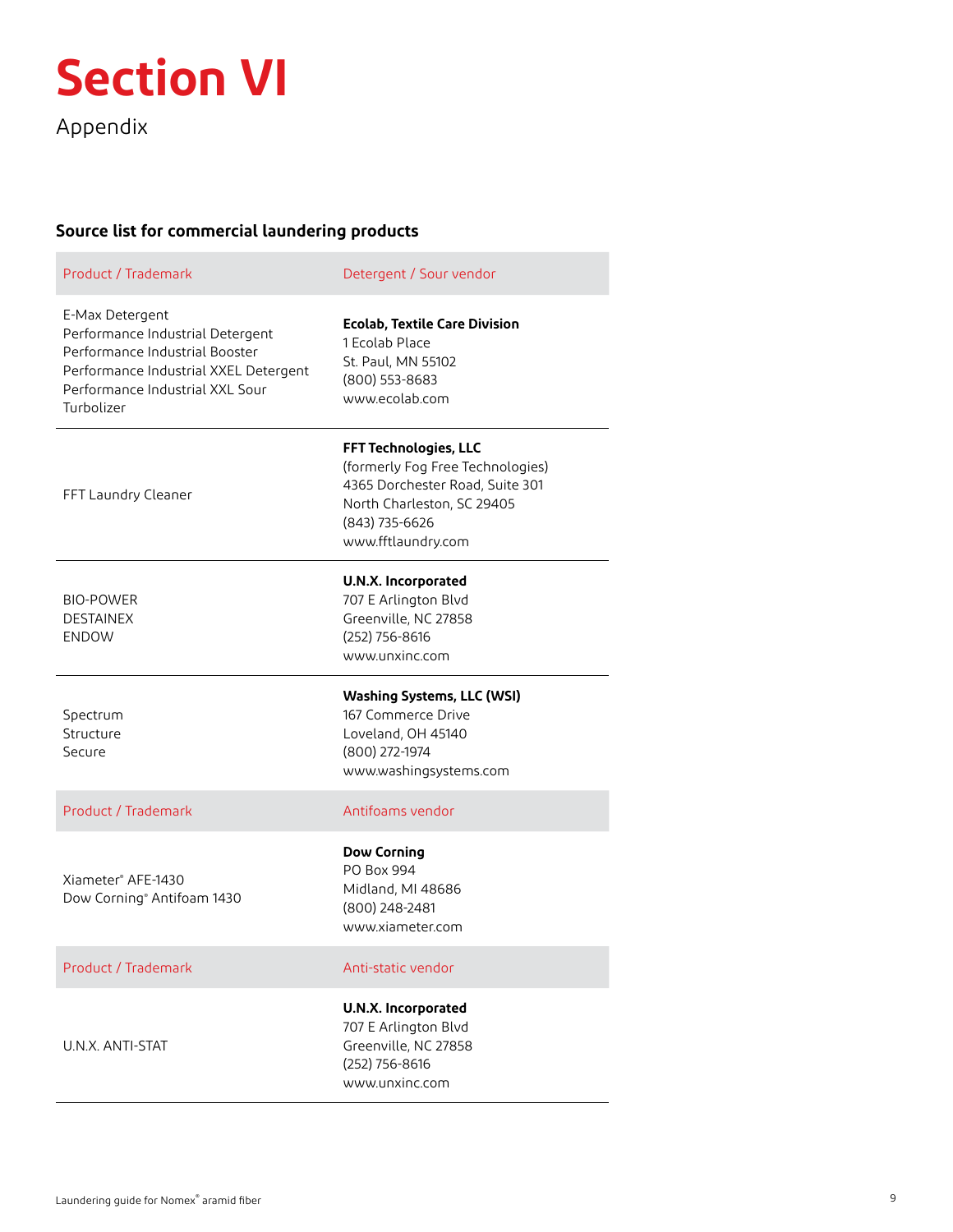## **Source list for commercial laundering products**

| Product / Trademark                        | Water/oil repellents vendor                                                                                |
|--------------------------------------------|------------------------------------------------------------------------------------------------------------|
| FIRELINE WINSOL GUARD 690 PLUS             | <b>WINSOL Laboratories</b><br>1417 NW 51st Street<br>Seattle, WA 98107<br>(800) 782-5501<br>www.winsol.com |
| Product / Trademark                        | Disinfectant vendor                                                                                        |
| IDO Cleaner,<br>Disinfectant and Sanitizer | <b>WINSOL Laboratories</b><br>1417 NW 51st Street<br>Seattle, WA 98107<br>(800) 782-5501<br>www.winsol.com |

NOTE: Listing of products in this appendix does not indicate a DuPont endorsement. Other products not listed in this appendix<br>also may be acceptable laundering products for garments made of Nomex® aramid fiber. Other produ acceptable results.